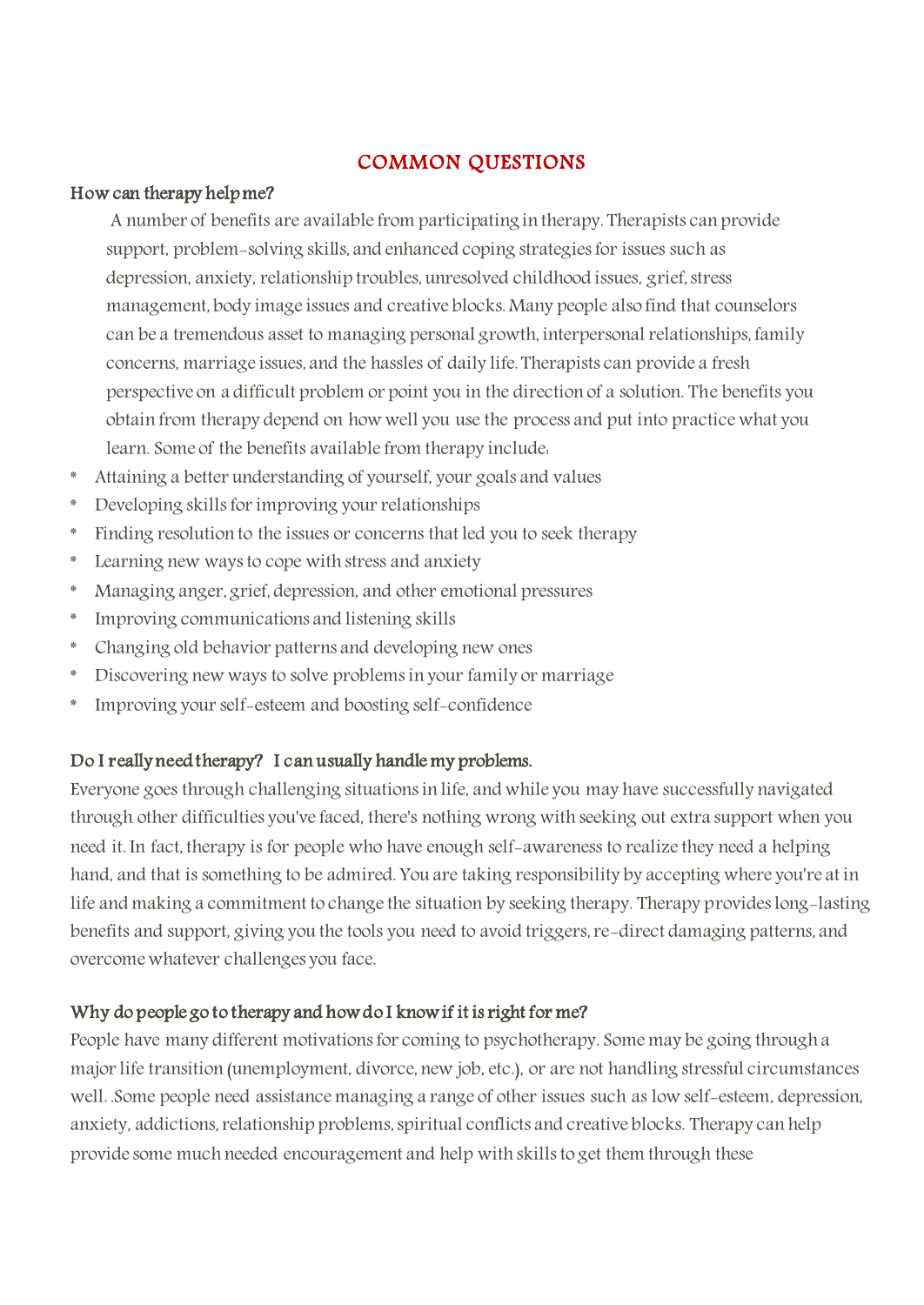periods. Others may be at a point where they are ready to learn more about themselves or want to be more effective with their goals in life. In short, people seeking psychotherapy are ready to meet the challenges in their lives and ready to make changes in their lives.

### What is therapy like?

Because each person has different issues and goals for therapy, therapy will be different depending on the individual. In general, you can expect to discuss the current events happening in your life, your personal history relevant to your issue, and report progress (or any new insights gained) from the previous therapy session. Depending on your specific needs, therapy can be short-term, for a specific issue, or longer-term, to deal with more difficult patterns or your desire for more personal development. Either way, it is most common to schedule regular sessions with your therapist (usually weekly).

It is important to understand that you will get more results from therapy if you actively participate in the process. The ultimate purpose of therapy is to help you bring what you learn in session back into your life. Therefore, beyond the work you do in therapy sessions, your therapist may suggest some things you can do outside of therapy to support your process - such as reading a pertinent book, journaling on specific topics, noting particular behaviors or taking action on your goals. People seeking psychotherapy are ready to make positive changes in their lives, are open to new perspectives and take responsibility for their lives.

# What about medication vs. psychotherapy?

It is well established that the long-term solution to mental and emotional problems and the pain they cause cannot be solved solely by medication. Instead of just treating the symptom, therapy addresses the cause of our distress and the behavior patterns that curb our progress. You can best achieve sustainable growth and a greater sense of well-being with an integrative approach to wellness. Working with your medical doctor you can determine what's best for you, and in some cases a combination of medication and therapy is the right course of action.

# Do you take insurance, and how does that work?

Although I do not take insurance, I can provide you with the necessary documentation for you to seek reimbursement for our sessions. To determine if you have mental health coverage through your insurance carrier, the first thing you should do is call them. Check your coverage carefully and make sure you understand their answers. Some helpful questions you can ask them:

- What are my mental health benefits?
- \* What is the coverage amount per therapy session?
- \* How many therapy sessions does my plan cover?
- \* How much does my insurance pay for an out-of-network provider?
- Is approval required from my primary care physician?